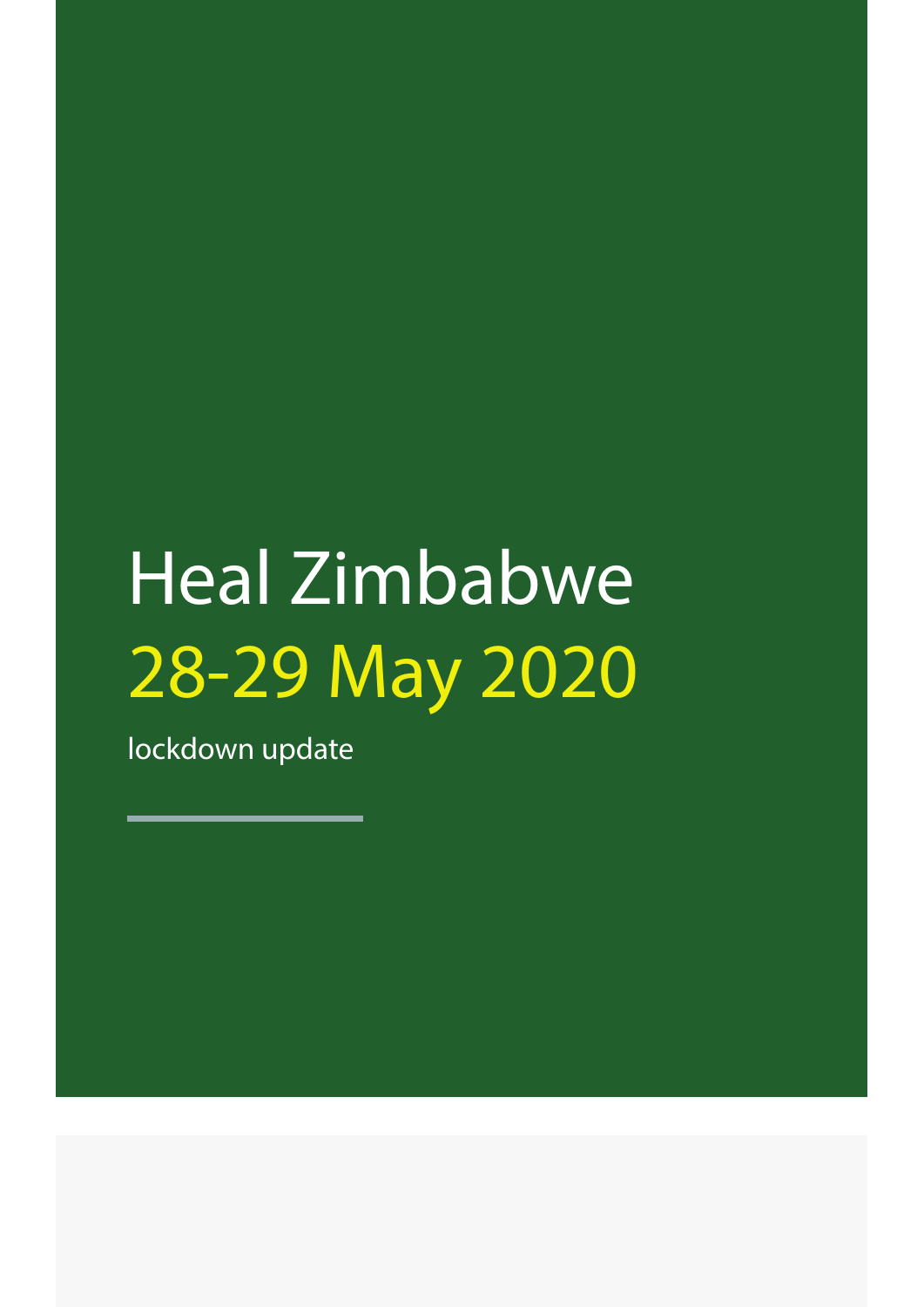# Introduction

On the 19th of April, Zimbabwe extended its lockdown with 14 days as a way of escalating measures of reducing the spread of COVID-19. The country's extension illustrates the government's commitment towards effectively containing the virus in the country. The current partial lockdown relaxed restrictions on mining companies, agricultural and food producers, among others as a way of ensuring constant supply of revenue to the government and food. The government also rolled out social assistance programs for vulnerable households including the elderly, vendors and People with Disabilities as a way of reinforcing the lockdown extension. The government's Task Force on COVID-19 also intensified its outreach activities to establish district and provincial isolation centres for cases of COVID-19 across the country.

#### Issues covered in this Update

In this report, Heal Zimbabwe's Early Warning and Early Response Situation Room provides an update on: how communities are responding to the extended lockdown, availability and cost of face masks, the conduct of lockdown enforcement officers, the availability and quality of health care services for COVID-19 and other diseases, and the availability of information on COVID-19 in local communities.

### Methodology

A total of 4 000 trained Early Warning and Early Response Committee members and at least 5 000 community members who participate in HZT's outreach activities, CBOs operating in areas where Heal Zimbabwe operates and Heal Zimbabwe's Peace Clubs provides and verify information in this update.

Presentation of Updates

Masvingo Province

Masvingo

On the 28th of May, returnees quarantined at Masvingo Teacher's College protested against the Ministry of Health and Child Care officials, by blocking their vehicle from leaving the premises. They were protesting against continued detention, saying they must be released immediately as their 21 days are up. They were highlighting that their continued detention exposes them to greater risk of contracting corona virus. They were also highlighting that they believe most of those who recently tested positive at the centre were negative when they were quarantined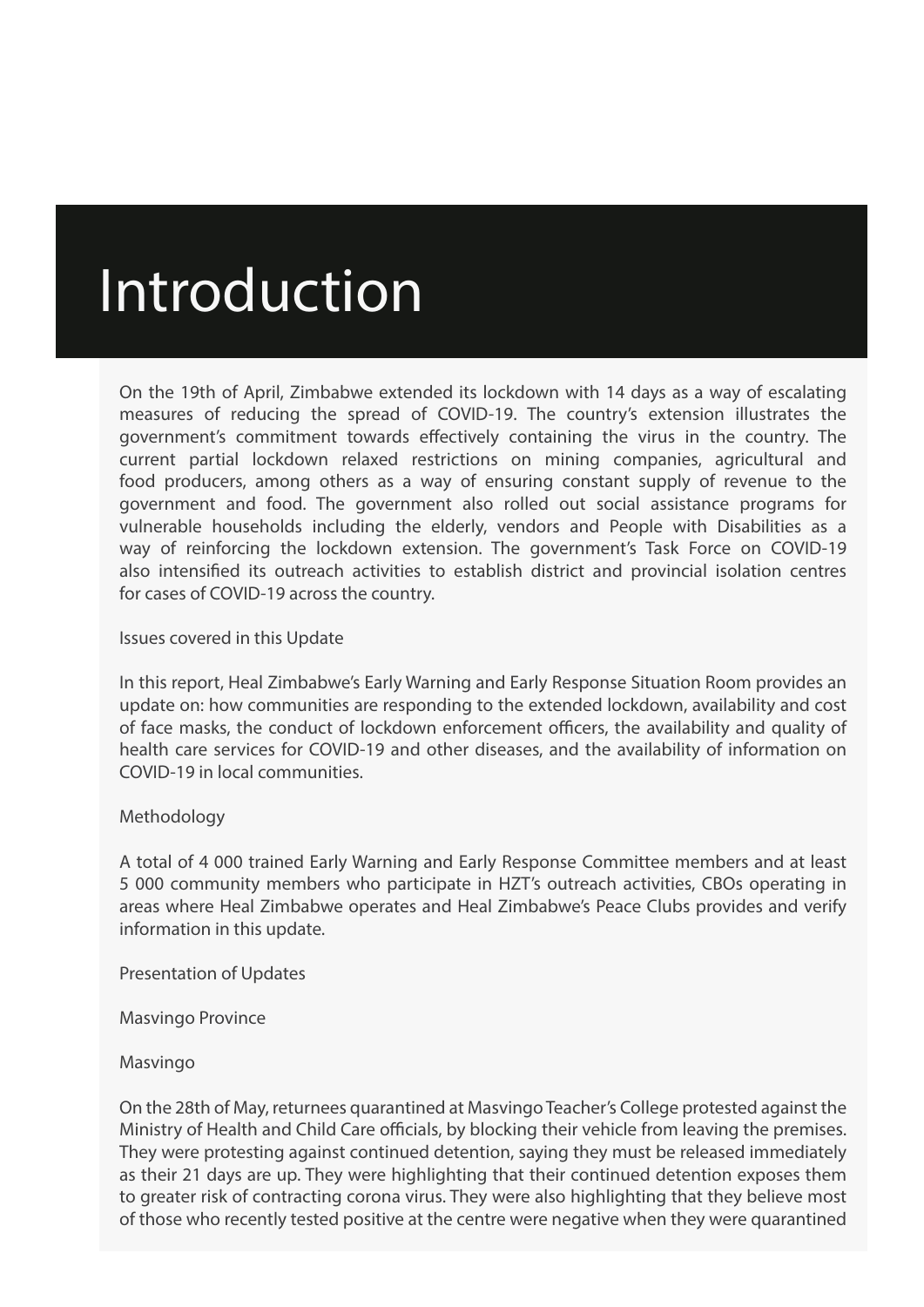and contracted the virus during their quarantine period. The returnees also expressed bitterness over the fact that almost 300 returnees go to the dining hall at the same time and up to 15 returnees share the same bucket in the bathroom.

# Bikita

On the 28th of May, community members from ward 10, ward 12, ward 32 and ward 20 were still staying in their homes. Enforcement officers were only visible at Nyika growth point. Community members who visited public places were mostly clad in face masks. Community members were relieved that the government established a quarantine centre at a local training center. However, community members highlighted that they were receiving information that some of the quarantined returnees were already escaping from the facility.

# Gutu

Community members in Ward 5, Ward 6, Ward 7 and Ward 41 reported that a lot of people are now frequenting local business centres and Mupandawana growth point. Vendors have also resumed with their business at local business centres. Police enforcement was reportedly low such that public transport operators have resumed their operations on Chivhu-Gutu road. Community members also observed that passengers were not observing any form of social distancing aboard public transport.

### Mwenezi

Community members from Neshuro Growth Point have resumed their normal daily lives. This has been worsened by the fact that the police have also relaxed in terms of their enforcement. Local transport continues to operate and community members believe that police officers are now taking bribes and letting these operators to continue with their business. Community members also observed that passengers are not observing social distancing and the police are also not ensuring that transport operators at least reduces the risk of infection amongst their passengers.

### Chivi

Community members from Ward 25 and Ward 26 have now resumed normal businesses. Sugar is now very scarce and being sold at ZW\$180.00 and cooking ZAR100.00. Community members also highlighted that they can no longer afford staying at home with the increase in prices of basic commodities and absence of social assistance programs.

### Mashava

Community members in Mashava are still following the lockdown measures of staying at home. Police are still enforcing the lockdown at the local shops, peacefully. Community members also wear their masks whenever they move around public places. However community members were lamenting over the possibility of starving since they are no longer productive due to the lockdown.

### Matabeleland North Province

# Lupane

Community members from around Lupane centre continue to turn up at the centre hoping to get basic commodities. 95% of shops were open and vegetable markets are now operating at full scale. People no longer observe social distancing and wearing masks. The police have also relaxed enforcing the lockdown. Community members highlighted that they are now at the risk of starvation and hunger.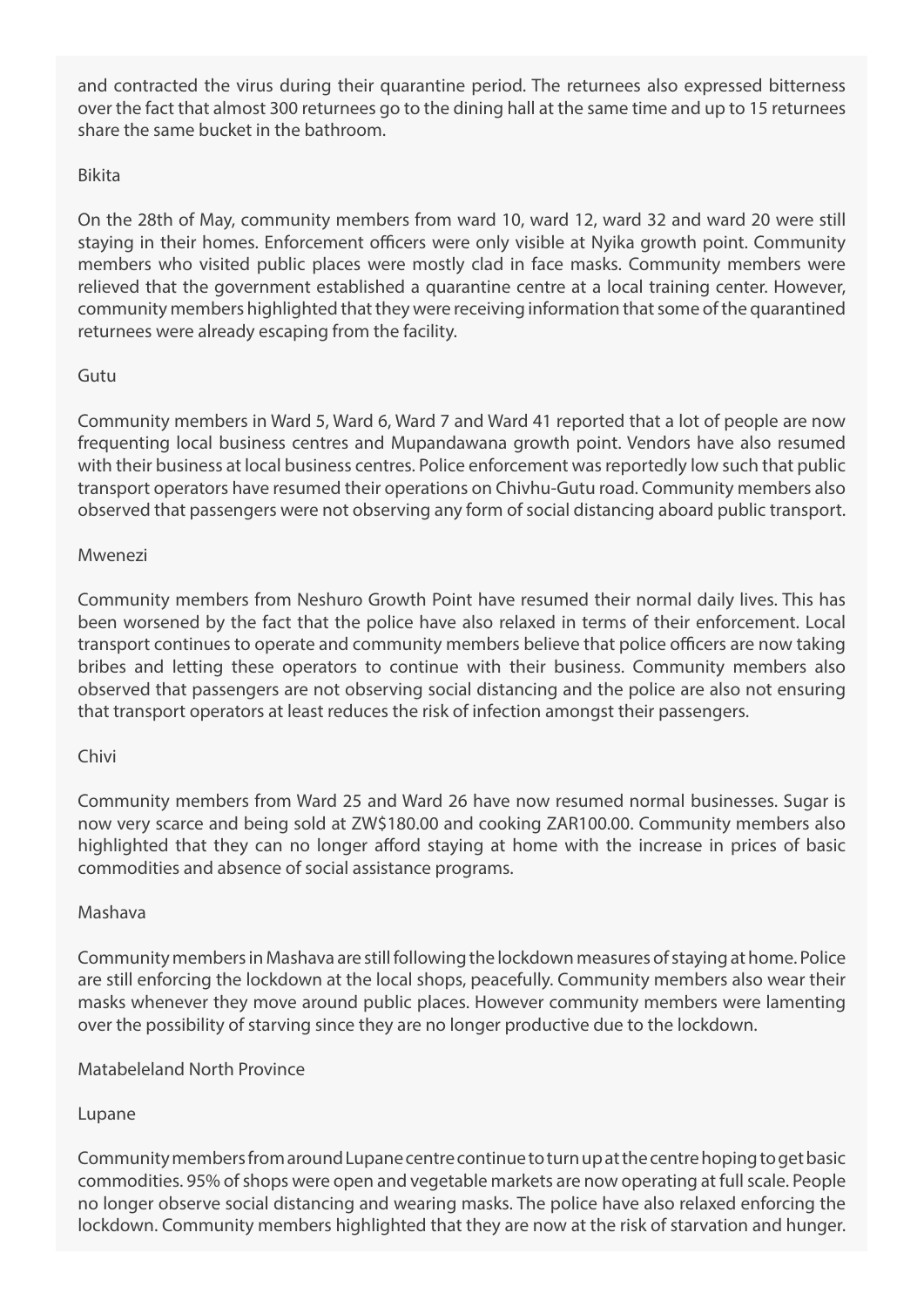There is a growing number of youths involved in selling fuel at black market and in communities, some youths have resumed their soccer tournaments. At Jotsholo Centre there was a big crowd of ARDA workers doing their shopping. Most of them received their salaries on the 29th of May. At St Luke's hospital it was business as usual with people coming from different directions seeking essential goods and services.

Manicaland Province

# Mutasa

Community members in Ward 31 were roaming around wearing homemade masks. A group of police officers were turning away those who did not have masks from Hauna Business Centre. Shops in Ward 31 had most of the basic commodities. In Ward 21, community members were roaming around without masks. There were no police officers to enforce the lockdown terms. Shops in Ward 21 had most of the basic commodities.

# Buhera

Community members in Ward 33 and Ward 31 were roaming around without masks. A group of police officers were turning away those without masks from Birchenough Bridge shopping centre. Shops in Ward 33 had most of the basic commodities.

# Chipinge

Community members in Ward 1 and Ward 16 were roaming around without masks. A group of police officers were seen enforcing the lockdown at around 09:00hours turning away those who did not have masks from local shopping centres.

### Chimanimani

Community members in Ward 15 and Ward 8 were roaming around without masks. A group of police officers were seen at around 10:00hours enforcing the lockdown. Shops in Ward 15 and Ward 8 had most of the basic commodities.

### Makoni

Community members in Ward 16 and Ward 15 stayed at home, whilst in Ward 12, most of the community members were roaming around. A group of police officers were seen at around 09:00 hours turning away those who did not have masks. Shops in all the wards had most of the basic commodities. ZANU PF members from across Ward 15 received rice at Chiwetu Rest Camp. Community members were not sure if this rice was donated by government or by ZANU PF.

Mashonaland West Province

### Hurungwe

Community members in ward 24 are still abiding by the lockdown measures of staying at home. However community members from this ward are still shaking hands and not exercising social distancing at funerals. This was observed in Chagwedera and Kache villages, where hundreds of community members attended funerals. Local shops are now selling sugar at ZW\$180.00, and cooking oil at ZW\$350.00 for 2litres.Community members are now relying on barter trade with maize in order for them to get other basic commodities like soap and cooking oil.

#### Norton